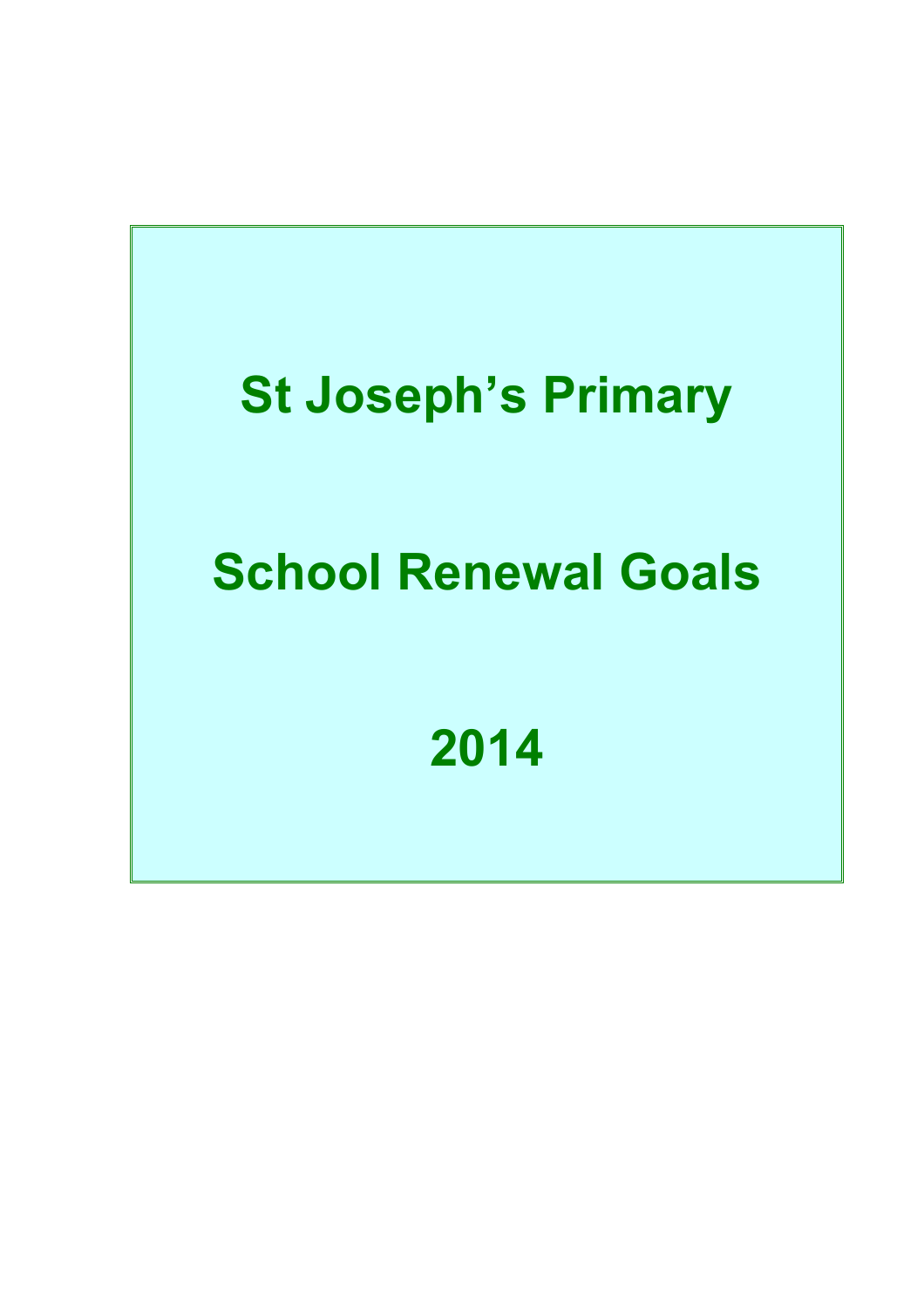| <b>Goals</b>                                                                        | <b>2014 Strategies</b>                                                                                                                                                                                                                   | Leadership               | <b>Review</b>                                                                                                                                   |
|-------------------------------------------------------------------------------------|------------------------------------------------------------------------------------------------------------------------------------------------------------------------------------------------------------------------------------------|--------------------------|-------------------------------------------------------------------------------------------------------------------------------------------------|
| Continued<br>implementation<br>of new RE<br>curriculum.                             | Staff PD with Pat Lavercombe -<br>➤<br>looking at Catholic Social teaching<br>and how it is embedded in the new<br>curriculum                                                                                                            | All staff                | PD opportunity well<br>received by staff.<br>Consider a similar<br>format every 2 or 3<br>years.                                                |
|                                                                                     | <b>Religious Education Curriculum was a</b><br>➤<br>focus for Consistency of Teacher<br>Judgement in 2014. All staff had to<br>teach a targeted area of the<br>curriculum and share work samples<br>with colleagues from orther schools. | All<br>teaching<br>staff | A good opportunity to<br>engage with others and<br>the new curriculum.<br>Teachers were largely<br>affirmed in their<br>professional judgments. |
| To continue to<br>offer faith                                                       | Facilitate Mrs Lynch's attendance at<br>➤<br><b>REAP</b>                                                                                                                                                                                 | Gemma                    | Course completed                                                                                                                                |
| formation<br>opportunities to<br>teachers to the<br>profession and/or<br><b>BCE</b> | Support teachers engaged in formal<br>study                                                                                                                                                                                              | Nik, Kym<br>and Kait     | Ongoing                                                                                                                                         |

# **Priority 1: Mission and Religious Education**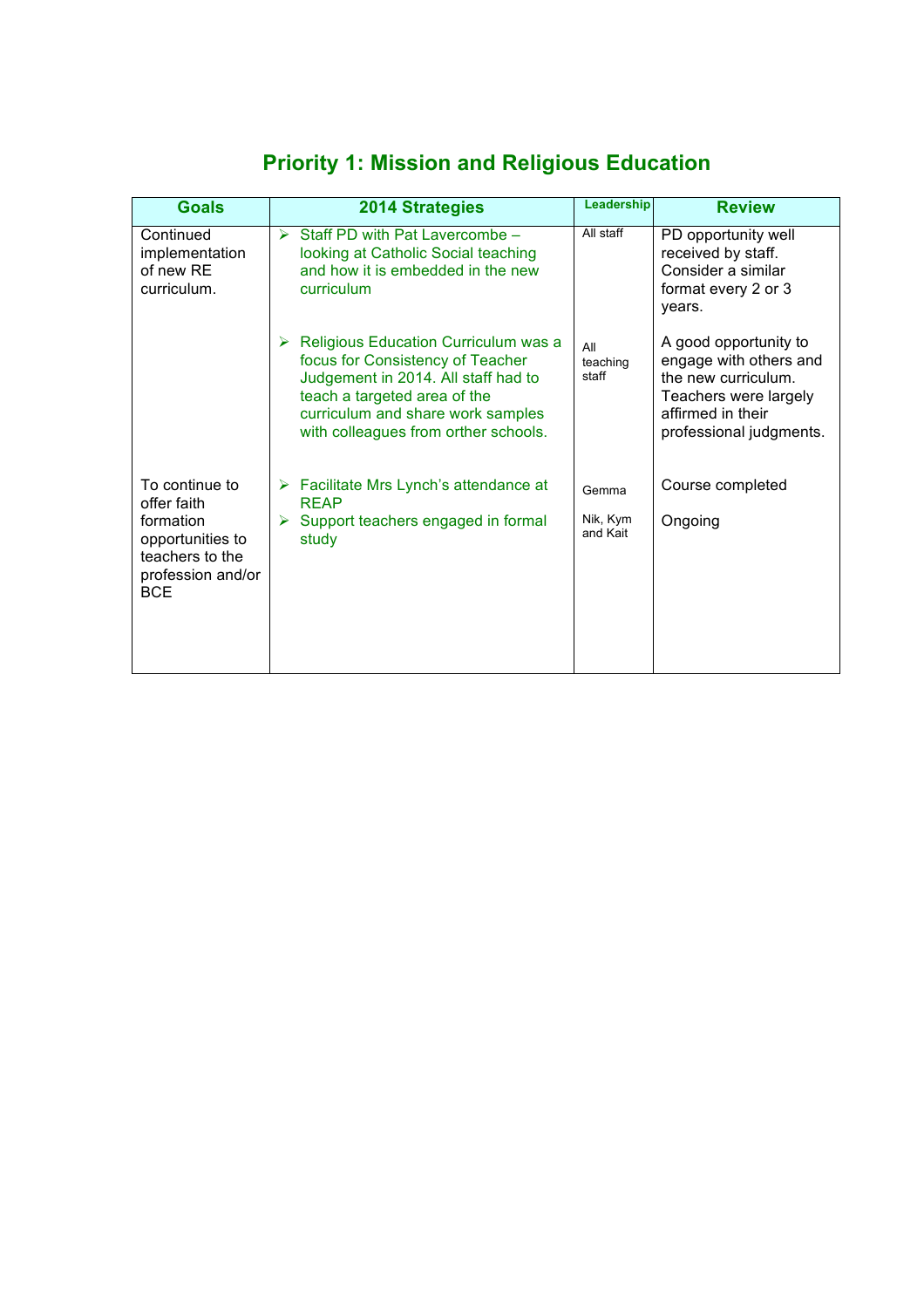## **Priority 2: Learning and Teaching**

| <b>Goals</b>                                                                                                                         | <b>2014 Strategies</b>                                                                                                                       | Leadership                                                              | <b>Review</b>                                                                                                                                                    |
|--------------------------------------------------------------------------------------------------------------------------------------|----------------------------------------------------------------------------------------------------------------------------------------------|-------------------------------------------------------------------------|------------------------------------------------------------------------------------------------------------------------------------------------------------------|
| Continue to promote<br>use of SRS data, BI<br>Tool, NAPLAN and<br><b>ACER</b> testing data<br>during teacher                         | Teachers to continue to<br>$\blacktriangleright$<br>incormporate available data when<br>planning.                                            | All staff                                                               | SRS data and Naplan data<br>being accessed well.<br><b>ACER</b> tests and testing<br>data being used where<br>appropriate.                                       |
| planning                                                                                                                             | ➤<br>Facilitate school-wide tracking of<br>data.                                                                                             | Judy                                                                    | Useful information gained.<br>For 2015, aim to share<br>information with staff to<br>better inform whole-school<br>planning.                                     |
| Continue to explore<br>the use and benefits<br>of mobile<br>technologies in<br>classrooms.                                           | $\triangleright$ Purchase of bank of iPads and<br>provide staff with PD opportunities.                                                       | All Staff.                                                              | 48 devices purchased<br>during 2014. Staff provided<br>with 2 twilight PD sessions.<br>Uptake of devices<br>significant.                                         |
| To have all teachers<br>familiar with, and<br>ready to engage<br>with next phase of<br><b>National Curriculum</b><br>implementation. | $\triangleright$ Professional Development<br>opportunites will be provided in<br>Geography and Technology<br>(Helen Hennessy and David Gall) | All Staff                                                               | Completed. In 2015,<br>further engagement in the<br>Arts, HPE and Technology<br>curriculum documents<br>once formally approved.                                  |
| Continue to engage<br>in BCE initiatives<br>which enhance                                                                            | $\triangleright$ Support teachers engagement in:<br>Reading to Learn<br>$\circ$<br><b>Visible Learning</b><br>$\circ$                        | Kylie & Jenny<br>Maryanne,<br>Bryan, Tanya                              | All Yr 2, 3 and 4 teachers<br>are engaged in Design<br>Thinking practices.                                                                                       |
| pedagogical<br>practices.                                                                                                            | LIFE<br>$\circ$<br><b>Design Thinking</b><br>$\circ$                                                                                         | & Helen<br>Bel & Nik<br>Kym                                             | In staff meetings, lead<br>teachers have shared<br>relevant information to<br>staff. In 2015, we need to<br>aim for an increased<br>uptake of these initiatives. |
|                                                                                                                                      | $\triangleright$ Worth with Cath Grealy (BCE) to<br>develop a framework to further<br>roll-out these initiatives across<br>other year levels | Maryanne,<br>Bryan,<br>Sharon, Kym,<br>Judy, Kylie,<br>Naomi,<br>Louise | As meetings (2) only<br>happened in semester 2,<br>this will be an ongoing<br>process                                                                            |
| To provide<br>increased<br>opportunities for<br>more capable<br>students to be<br>challenged                                         | To employ (part-time) a teacher<br>➤<br>with experience in this area                                                                         | Maryanne &<br>Bryan                                                     | Louise Burgman employed<br>semester 2. Whilst role is<br>still evolving, various<br>groups of children have<br>been targeted.                                    |